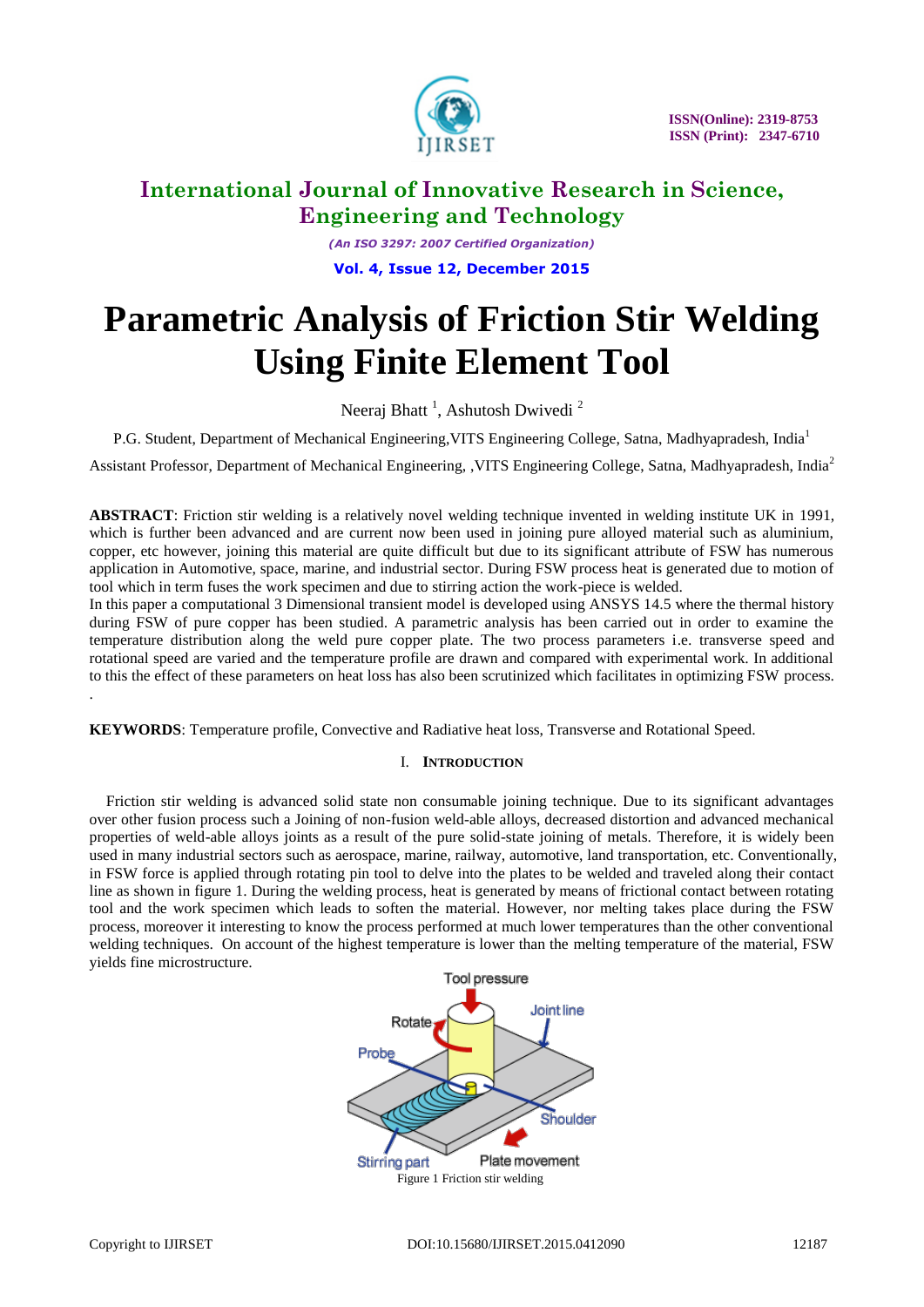

*(An ISO 3297: 2007 Certified Organization)*

#### **Vol. 4, Issue 12, December 2015**

### II. **LITERATURE SURVEY**

In 1991 the welding institute of UK innovates a new weld process which is named as Friction stir welding (FSW) by its name itself, it signifies that process can be accomplished by the heating generation between the tool and the Workpiece due to friction and plastic deformation of workpiece take place. [1] Later with the progressive develop the field of material technology and computation plentiful research has been done via experimentally and computationally.

Rodes et al 1997 7075 Al plate has been successfully joined by friction stir techniques. Unlike fusion welding, this is a solid-state process with no evidence of melting. The weld is characterized by a recrystallized nugget having a 2-4 pm grain size.

Chen and Kovacevic 2003 pressent a three-dimensional model based on finite element analysis to study the thermal history and thermo mechanical process in the butt-welding of aluminum alloy 6061-T6. The model incorporates the mechanical reaction of the tool and thermo mechanical process of the welded material. The heat source incorporated in the model involves the friction between the material and the probe and the shoulder

Song and Kovacevic 2003 present 3D heat transfer model in which; a moving coordinate is introduced to reduce the complexity of modeling the moving tool. The obtained results are verified with the experimental result and are within acceptable limit and conclude that preheating of the work piece is beneficial to FSW

Colegrove and Shercliff describes the application of the computational fluid dynamics (CFD) code, FLUENT, to modelling the 3-dimensional metal flow in friction stir welding (FSW). A standard threaded tool profile is used for the analysis and features such as the tool rake angle, heat generation and heat flow are included. The primary goal is to gain a better understanding of the material flow around a complex FSW tool and to demonstrate the effect of the tool rake angle, and weld and rotation speed.

Zhang et al. 2005 Two-dimensional results of the material flow patterns and the residual stresses are presented. The flow of metal during FSW is investigated using tracer particles. It is shown that the flows on the advancing side and retreating side are different. After several rotations the material which is rotating around the nib sloughs off in its wake of the pin, primarily on the advancing side. The residual stresses of the welded plate are investigated in this analysis.

Zhang et al. 2007 Material flow in friction stir welding (FSW) under different process parameters is simulated by using the finite element technique based on the nonlinear continuum mechanics. Results indicate that the distribution of the equivalent plastic strain correlates well with the distribution of the microstructure zones in the weld. It seems that there is a quasi-linear relation between the change of the axial load on the shoulder and the variation of the equivalent plastic strain.

Liechty and web 2008 develop three dimensional numerical model in order to investigate frictional heating and material flow for two different boundary condition i.e. sticking constant velocity and a slipping variable shear stress model. It has found that the variable shear model is superior to a sticking condition.

Arora et al. 2009 solve the equations of conservation of mass, momentum and energy for FSW of AA2524 aluminum alloy model are developed which predicts the torque, power requirement and stir zone for a full range of welding speeds and tool rotational speeds when the heat transfer coefficient and the friction coefficient values were set.

Edward Et al. 2010 examine that effect of weld tool travel angle for butt welded 5083-H111 aluminum alloy in the presence of joint gaps using industrial robot. On increasing gap higher weld angle should be used in order to achieve higher joint efficiencies.

Wang and Colegrove 2013 presents a novel for characterizing the contact conditions that occur during FSW method by explaining the outcomes of mechanical and thermal during stick and slip condition. The proposed model yields more realistic heat generation estimate, as validated by the experimental thermal measurements.

Cartigueyen et al. 2014 perform numerical and experiment heat generation simulation with different combination of process parameters. The obtained grain structures are further examined by Optical microscope (OM) micrographs and reveal that grain structure strongly depends upon the heat generation.

Hamed et al. 2014 develop numerical model for predicting temperature distribution, plastic strain distribution and material flow in copper plates. A commercial software DEFORM-3D has been employed which is incorporating the Arbitrary Lagrangian Eulerian (ALE) formulation.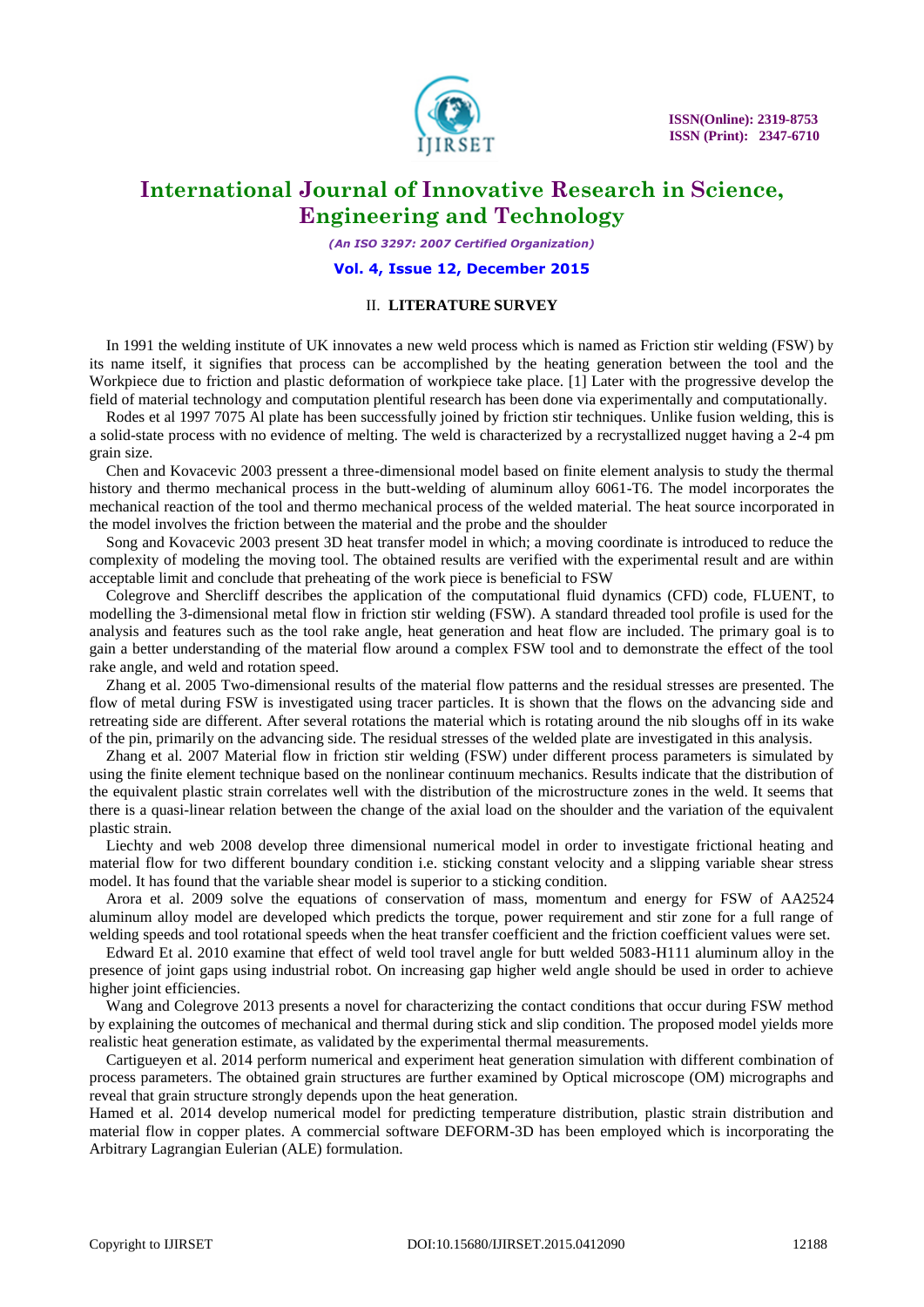

*(An ISO 3297: 2007 Certified Organization)*

#### **Vol. 4, Issue 12, December 2015**

### III. **MATHEMATICAL MODELLING**

During welding process the tool is allowed to move at a constant speed along the weld line by means of moving coordinate system. Because of this it is not necessary to develop the obscured stir process close to the pin, thus it makes the model easier.

Heat generation in FSW is generally governed by two means. Firstly, due to friction & Secondly due to plastic deformation during the process heat is transmitted to work piece and follows Fourier's law of heat conduction.

In numerical analysis, the transient temperature field (T), which is a function of time (t) and alone with the spatial coordinates (x, y, z), is approximated by the 3-D nonlinear heat transfer equation in which the moving Cartesian coordinate system with a positive y -direction moving tool is written as  $\frac{\partial}{\partial x} \left(k_x \frac{\partial T}{\partial x}\right) + \frac{\partial}{\partial y$ coordinate system with a positive y -direction moving tool is written as

Daximated by the 3-D nonlinear heat transfer equation in which the moving C  
ive y-direction moving tool is written as  

$$
\frac{\partial}{\partial x} \left( k_x \frac{\partial T}{\partial x} \right) + \frac{\partial}{\partial y} \left( k_y \frac{\partial T}{\partial y} \right) + \frac{\partial}{\partial z} \left( k_z \frac{\partial T}{\partial z} \right) + \dot{Q} = \rho C_p \left( \frac{\partial T}{\partial t} - V_r \frac{\partial T}{\partial y} \right)
$$
(1)

where  $\rho$ , Cp and k refer respectively to density, specific heat and directional thermal conductivity of the workpiece material, Q˙ is the rate of heat generation and VT is the transverse speed of the tool. It should be noted that the interface thermal resistance between two plates is neglected here. The boundary condition for the FSW thermal model is specified as the Advances in Friction Stir Welding and Processing surface interaction of the solution domain. The initial condition for the calculation is expressed as

$$
T(x, y, z, 0) = Ti
$$
 (1a)

where T i is the ambient temperature at time  $t = 0$ . The boundary interaction of the solution domain is schematically represented in Figure 2.



Figure 2 Schematic of solution domain and boundary interactions [12]

Where T is the temperature, c is the heat capacity, r is the density, k is the heat conductivity, and v is the tool moving speed.

The heat generated at the tool shoulder/workpiece interface is assumed the frictional work in this model. The local heat generation can be calculated by the following expression

$$
q_r = \frac{3Q_r}{2\pi (r_0^3 - r_i^3)}
$$
  
\n
$$
Q_r = \frac{\pi \omega F \mu (r_0^2 + r_0 r_i + r_i^3)}{45(r_0 + r_i)}
$$
\n(3)

Where Ri is the distance from the calculated point to the axis of the rotating tool, n is the rotational speed of the tool. The coefficient of the friction is believed to vary during the FSW process; the detail of the variation is still not clear so far. An effective coefficient of friction is assumed in this model.

The heat generated by the tool pin consists of the following three parts: (1) heat generated by shearing of the material; (2) heat generated by the friction on the threaded surface of the pin; and (3) heat generated by friction on the vertical surface of the pin. the heat generated from the pin is expressed as.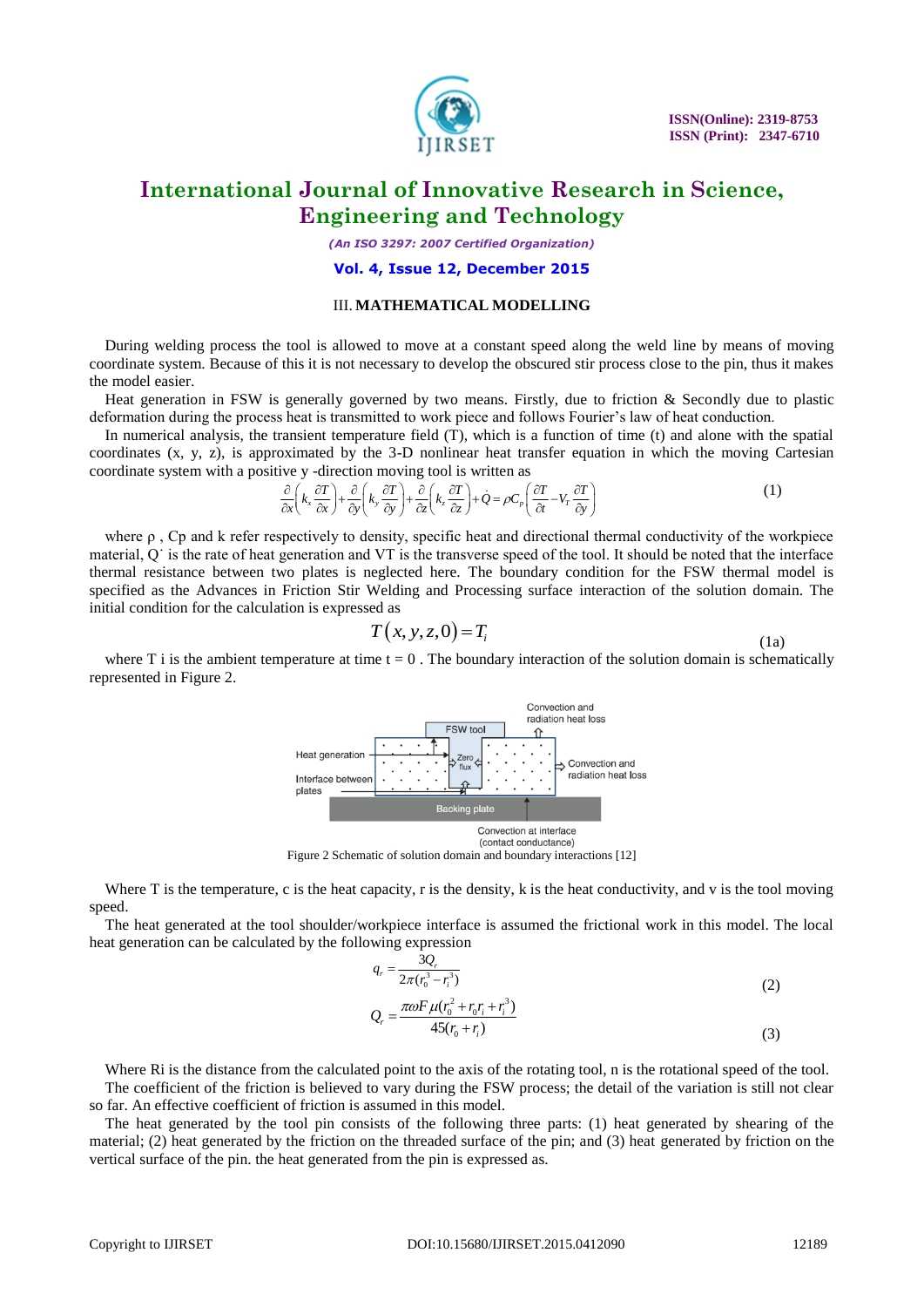

*(An ISO 3297: 2007 Certified Organization)*

#### **Vol. 4, Issue 12, December 2015**

$$
Q_{pin} = 2\pi r_i h k \overline{Y} \frac{V_m}{\sqrt{3}} + \frac{2\pi \mu r_i h k \overline{Y} V_{ri}}{\sqrt{3(1 + \mu^2)}} + \frac{4F \mu V_m \cos \theta}{\pi}
$$
(4)

Where,

$$
\theta = 90^0 - \lambda - \tan^{-1}(\mu) \tag{5}
$$

$$
V_m = \frac{\sin \lambda}{\sin(180^\circ - \theta - \lambda)} v_i
$$
  

$$
V_n = \frac{\sin \lambda}{\sin(180^\circ - \theta - \lambda)} v_i
$$
 (6)

$$
v_i = \frac{\sin \lambda}{\sin(180^\circ - \theta - \lambda)} v_i
$$
  

$$
v_i = \omega r_i
$$
 (3)

vi, and vi = ri $\omega$ . ri is the radius of the tool pin, h is the thickness of the workpiece,  $Y^-$  is the average shear stress of the material,  $\lambda$  is the helix angle of the thread and F is the translation force during the welding, ant m is the friction coefficient. Because the tool pin is assumed to be a cylinder with no thread, only the first item in Eq. (4) is calculated as the heat input from the tool pin.

Heat loss from the Work Piece

In order to determine the thermal history of the workpiece in friction stir processing heat transfer coefficient of work specimen play a crucial role. Convective and radiative heat loss to the ambient on all workpiece surfaces (except for the bottom), the heat loss (qs) is obtained by equation (9)

$$
q_s = \beta (T - T_o) + \varepsilon \sigma (T^4 - T_o^4) \tag{9}
$$

where T is absolute temperature of the workpiece in K, T0 is the ambient temperature (300 K),  $\beta$  is the convection coefficient,  $ε$  is the emissivity of the plate surfaces, and  $σ$  is the Stefan-Boltzmann constant (5.67 x 10-8 W/m2 K4). Based on the previous studies [14], a elevated overall heat transfer coefficient has been presumed in order to account for the conductive heat loss throughout the bottom surface of FSPed sheets. The heat loss through bottom surface was modeled approximately by using heat flux loss by convection qb given by equation (10).

$$
q_b = \beta_b \left( T - T_o \right) \tag{10}
$$

where βb is a equivalent fictitious convection coefficient

#### IV.**METHODOLOGY**

The equation of motion for friction stir process is solved by using finite element tool ANSYS 14.5. However, the direct simulation the welding processes is not possible; therefore coupling of various analysis models has been done i.e. Transient Structural + Transient Thermal. Using Transient Structural module appropriate downward force is applied and the temperature and time dependency has been calculated using Transient Thermal. First the Geometrical Model has been developed which include moving tool along the welding line between two copper plates. After that model is discritized by mapped meshing and the boundary condition are applied. The simulating parameters are given in table 1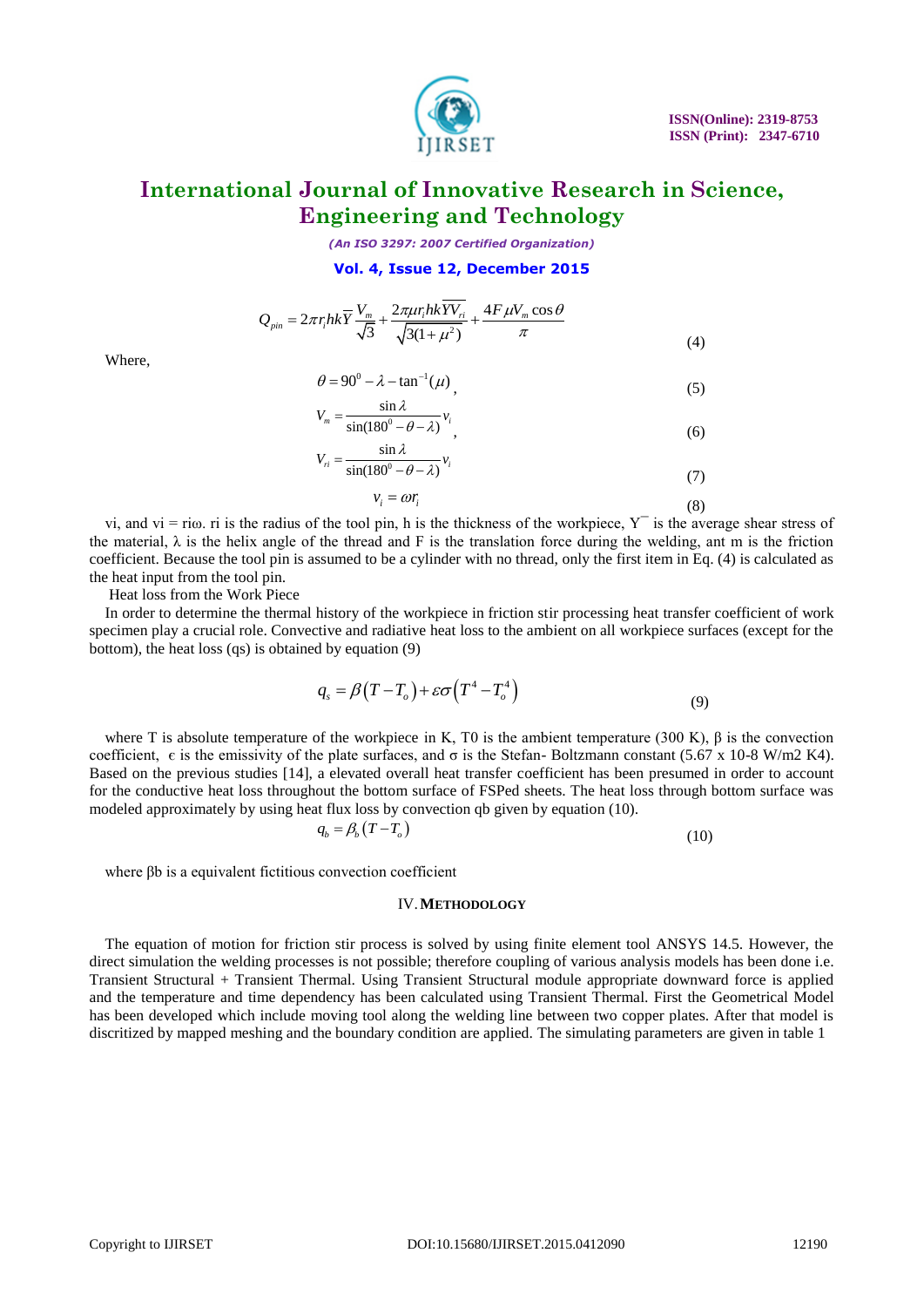

*(An ISO 3297: 2007 Certified Organization)*

### **Vol. 4, Issue 12, December 2015**





| Table 1 Material Properties Ref. [10]           |                        |                                                     |                                 |  |  |  |
|-------------------------------------------------|------------------------|-----------------------------------------------------|---------------------------------|--|--|--|
| <b>Work Piece (Pure Copper)</b>                 | <b>Value</b>           | <b>Tool High carbon</b><br>high chromium<br>(HCHCr) | Value                           |  |  |  |
| <b>Density</b>                                  | 8960 Kg/m <sup>3</sup> | <b>Density</b>                                      | $7700$ kg/m <sup>3</sup>        |  |  |  |
| <b>Elastic Modulus</b>                          | 110-128GPa             | <b>Elastic Modulus</b>                              | 190-210GPa                      |  |  |  |
| <b>Poisson's Ratio</b>                          | 0.34                   | <b>Poisson's Ratio</b>                              | $0.27 - 0.030$                  |  |  |  |
| <b>Melting Point</b>                            | $1084.62^{\circ}$ C    | <b>Melting Point</b>                                | $1421^{\circ}$ C                |  |  |  |
|                                                 |                        | <b>Coefficient of</b>                               |                                 |  |  |  |
|                                                 |                        | <b>Thermal</b>                                      |                                 |  |  |  |
| <b>Coefficient of Thermal Expansion</b>         | $16.5$ /°C             | <b>Expansion</b>                                    | $10.4x10^{-6}$ / <sup>0</sup> C |  |  |  |
| $\epsilon$ , emissivity of the plate surfaces   | 0.65                   |                                                     |                                 |  |  |  |
| µ is the frictional coefficient of material     | 0.36                   |                                                     |                                 |  |  |  |
| βb equivalent fictitious convection coefficient | 170W/m <sup>2</sup> K  |                                                     |                                 |  |  |  |
| <b>Convective coefficient</b>                   | $17W/m^2K$             |                                                     |                                 |  |  |  |

### V. **RESULT AND DISCUSSION**

#### *Validation*

The governing equation of a friction stir welding is solved, numerically as well as computation using finite element analysis, which is be coupled with two module structural and thermal transient mode in order to compute the temperature distribution along the weld surface during the Friction stir process. The result are obtained in the order of 107 so that the accuracy of the computational model is suitably been verified and validated with the available literature.

The precision of the obtained result are confirmed by comparing the computational result with Experiment Cartiguevena [10], analytical and FEA results.

| Table 2 Validation of Peak temperature Distribution for Various rotational Speed |  |  |  |
|----------------------------------------------------------------------------------|--|--|--|
|                                                                                  |  |  |  |

|                                     | Peak Temperature °C                    |                                  |                                 |
|-------------------------------------|----------------------------------------|----------------------------------|---------------------------------|
| <b>Process</b><br><b>Parameters</b> | <b>Experimental</b><br><b>Ref.[10]</b> | <b>Present</b><br>FEA<br>(ANSYS) | Percentage<br><b>Difference</b> |
| $500$ rpm $\&$<br>30mm/min          | 310.5                                  | 322.4504                         | 3.7761%                         |
| $700$ rpm $\&$<br>30mm/min          | 478                                    | 487.3363                         | 1.9343%                         |
| $1000$ rpm $\&$<br>30mm/min         | 630                                    | 645.5663                         | 2.4407%                         |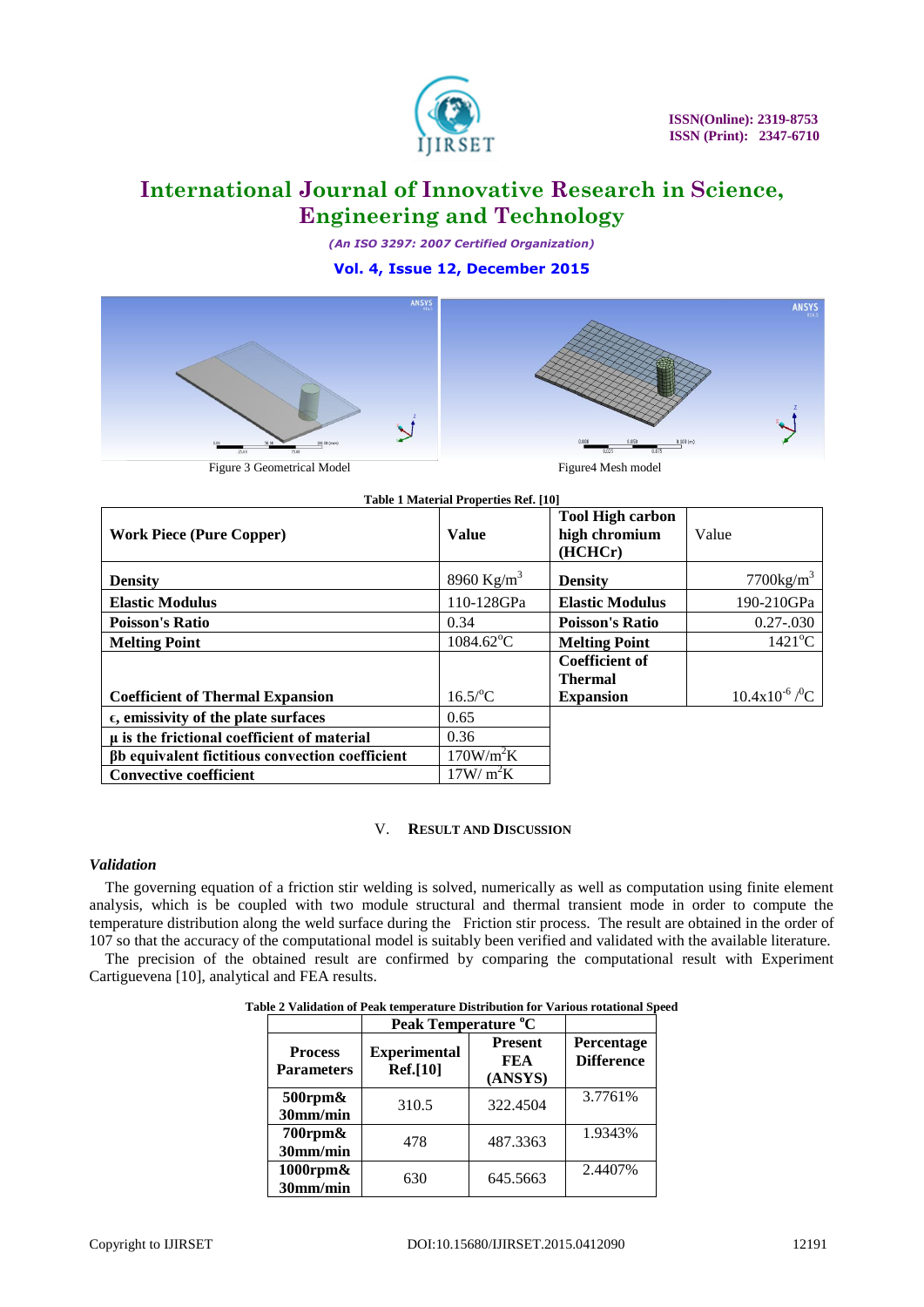

*(An ISO 3297: 2007 Certified Organization)*

#### **Vol. 4, Issue 12, December 2015**

In table 2 and figure 4 (a,b) shows the validation of computed FEA result obtained from the ANSYS tool. It observed that the acquired results of the FSP with different process parameters shows good agreement with the FEA and the Experimental results of available literature. The small variation is results is due to variation in mesh sizing, operating condition, geometrical paramters, etc. but the obtained result shows the similar fashion so that the results are suitably validated.



Figure 4 (a) Validation of Peak temperature Distribution for Various Transverse Speed and (b) Validation of peak Temperature for Process Parameter 1000rpm& 30mm/min and 30mm/min & 700 rpm



Figure 5 Simulation results of temperature profiles for pure copper at 700rpm and 1000 rpm (rotational speed and 30mm/min (Transverse speed)

Figure 5 illustrates the validation of peak temperature profile for different process parameters in which two different sets of simulation has been performed. By keeping constant transverse speed, rotational speed is increased; while rotational speed is kept constant and the transverse speed is increased simultaneously. It has observed that rotation of tool leads to mixing and stirring of material around the rotating pin. Moreover, translation of tool shifts the stirred material from front to back of the pin and completes the welding process. Higher tool rotational speed causes higher temperature due to higher friction heating and leads to more intense stirring and mixing of material. Furthermore, it should be addressed that frictional coupling of tool surface with work specimen is going to govern the heating. Nevertheless, considerable increase in heating with increasing tool rotation rate is not expected as the coefficient of friction at the interface will alters with increasing tool rotation rate.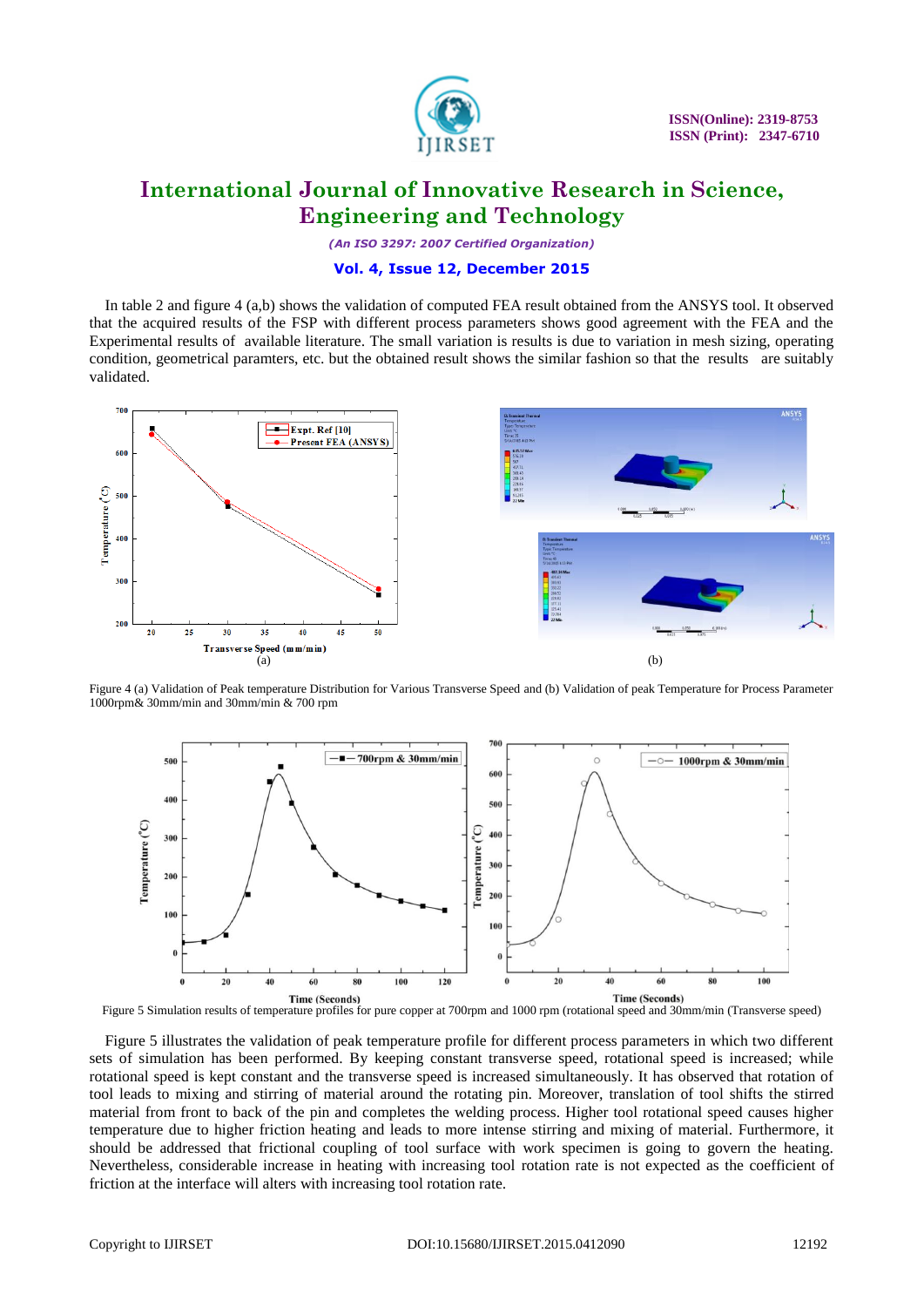

*(An ISO 3297: 2007 Certified Organization)*

#### **Vol. 4, Issue 12, December 2015**

In figure 5 it has observed that at a constant transverse speed of 30mm/min, the peak temperature and the heat generation significantly increases as the rotational speed increases, this is due to increased strain rate and plastic dissipation in the stir zone. With increasing 40 %-42.85 % of rotational speed from 500rpm leads to significant change in the thermal history where the maximum temperature of  $487.33^{\circ}$ C is observed at 700 and  $645.5663^{\circ}$ C for 1000rpm.



Figure 6 Simulation results of temperature profiles for pure copper at 20mm/min (Transverse speed) and 700rpm (rotational speed)

Figure 6 illustrates the effect of variation of transverse speed on the temperature profile of the workpiece. It has observed that on increasing transverse speed temperature at the stir zone radically decreases. Moreover, the noteworthy variation has also been observed in the thermal history. In figure 6 maximum temperature of  $645.7882 \degree C$  is addressed at 20mm/min & 700rpm. These observations were consistent with other studies [11].

From these it can be concluded that softening degree of the stir zone was affected by the peak temperature and the process duration at high temperature. Furthermore, the cooling rate at 50mm/min is higher in comparison with other two process parameter i.e. 20and 30mm/min. The exposed interval at three process parameters (20, 30 and 50 mm/min – 700 rpm) were 204, 120.1 and 71.5 second respectively. From this it can be reveals that at higher transverse speed reduces the process timing and consequently the workpiece will stay less time at higher temperatures.



Figure 7 Comparative Heat Loss variation from work piece Surface for different Rotational Speed and Transverse Speed

Figure 7 illustrates the convective and radiative heat loss from the work specimen surface apart from the bottom. It has been observed that convective and radiative loss corresponding increases as the rotational speed increases. It has been seen that the rate of heat loss 112.076% increases as the rotational speed 40%.similary, when rotational is further increased by 42.86%, the rate of heat loss deduce by 16.29% at 1000rpm.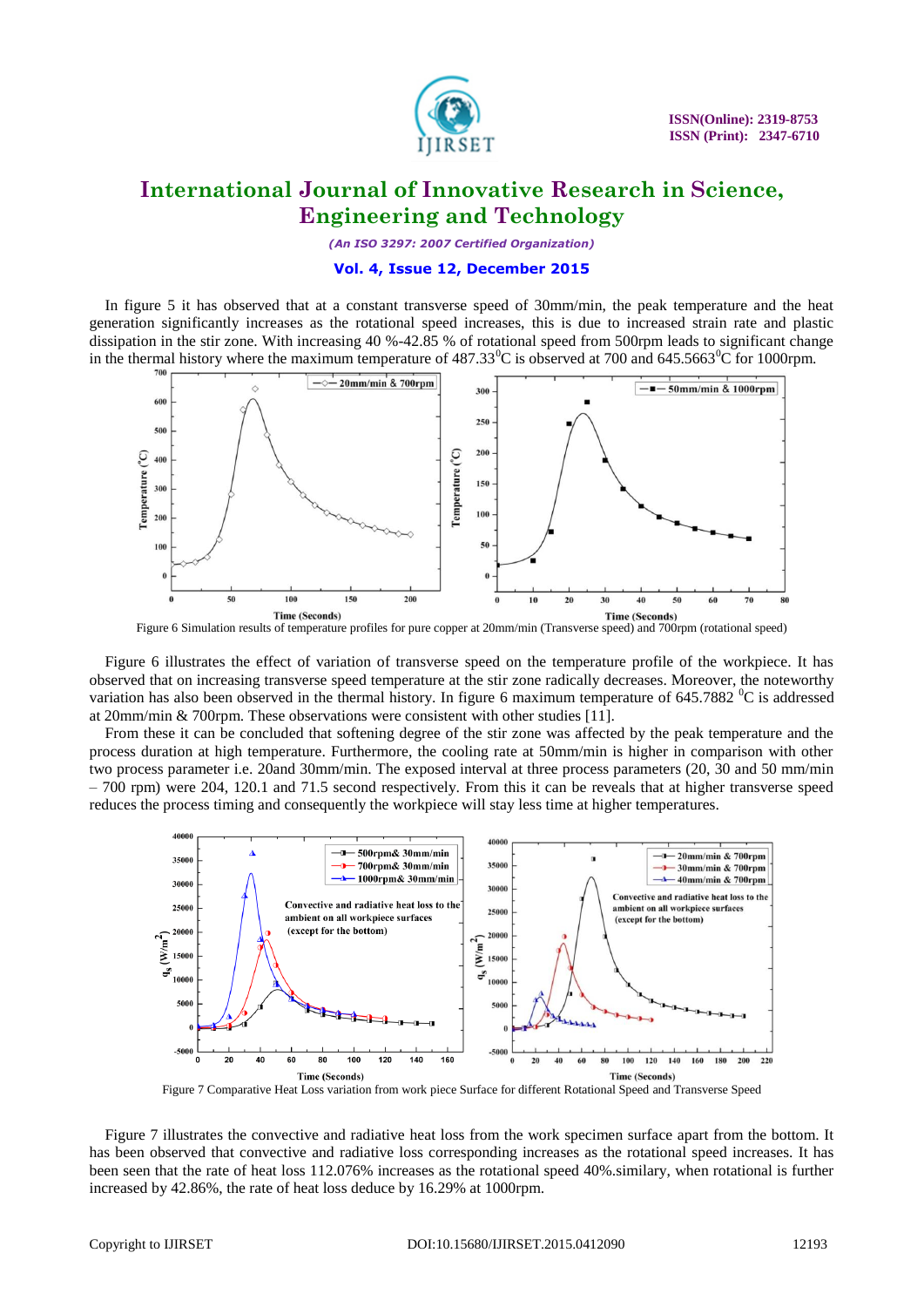

*(An ISO 3297: 2007 Certified Organization)*

#### **Vol. 4, Issue 12, December 2015**

Figure 7 also demonstrates the effect of increase in transverse speed on the heat loss (convective and radiative) apart from the bottom. It can be conclude that on increasing transverse speed the rate of convective and radiative heat loss drastically decreases. I.e. on increasing 67% transverse speed from initial, 79.5% decline in heat loss has been scrutinized at 50mm/min.

From this it can be revealed that rotational speed and transverse speed are strong function of heat generation in addition to heat loss.

#### VI. **CONCLUSION**

- The obtained results are compared with experimental result and show good agreement and are within acceptable limit.
- The peak temperature at the process zone increases significantly as rotational speed increases. While the weld flash instantaneous becomes further noticeable.
- The peak temperature of work specimen decreases as transverse speed increases.
- The stirring effect of the welding tool radically increases as the weld speed decease, which in turn improves the weld quality.
- The obtained results show that the heat generated during the FSW process strongly depends upon the transverse speed and the rotational speed.
- At high weld speed and rotational speed must be increased simultaneously in order to avoid from weld defects such as voids.
- From the literature, it has found that residual stress increases simultaneously as rotational and transverse speed increases.
- During Friction stir processing Flash is produced due to material particles on the top surface do not enter the wake and just pile up as the border of the wake at the retreating side of the work piece.
- Throughout welding process increases in temperature extensively effect on grain structure of the weld work piece.
- The heat loss from the bottom surface is monotonous at high rotational speed while, for transverse speed it is remarkable at lower speed.
- Convective and radiative heat loss to the ambient of all the work piece expect from the bottom is increasing as the rotational speed increases. Whereas, it decreases as transverse speed increases.

#### **REFERENCES**

- [1] C.G. Rhodes, M.W. Mahoney, W.H. Bingel, R.A. Spurling and C.6. Bampton, "EFFECTS OF FRICTION STIR WELDING ON MICROSTRUCTURE OF 7075 ALUMINUM‖, ScriDta Materialia. Vol. 36. No.1. DD. 69-15. 1997
- [2] C.M. Chen, R. Kovacevic, "Finite element modeling of friction stir welding—thermal and thermomechanical analysis",International Journal of Machine Tools and Manufacture, Vol. 43, Issue 13, pp. 1319-1326, 2003
- [3] M. Song, R. Kovacevic, "Thermal modeling of friction stir welding in a moving coordinate system and its validation", International Journal of Machine Tools & Manufacture, vol. 43, pp. 605–615, 2003.
- [4] Paul A. Colegrove, Hugh R. Shercliff, "3-Dimensional CFD modelling of flow round a threaded friction stir welding tool profile", Journal of Materials Processing Technology, vol.169, pp. 320–327, 2005.
- [5] H.W. Zhang, Z. Zhang, J.T. Chen, "The finite element simulation of the friction stir welding process", Materials Science and Engineering A vol. 403, pp. 340-348, 2005.
- [6] H.W. Zhang , Z. Zhang, J.T. Chen, "3D modeling of material flow in friction stir welding under different process parameters", Journal of Materials Processing Technology, Vol. 183, pp. 62–70, 2007.
- [7] B.C. Liechty, B.W. Webb, "Modeling the frictional boundary condition in friction stir welding", International Journal of Machine Tools & Manufacture, Vol.48, pp.1474– 1485, 2008.
- [8] A. Arora, R. Nandan, A.P. Reynolds and T. DebRoy, "Torque, power requirement and stir zone geometry in friction stir welding through modeling and experiments", Scripta Materialia, Vol.60, pp.13–16, 2009.
- [9] Edward F. Shultz, Edward G. Cole, Christopher B. Smith, Michael R. Zinn, Nicola J. Ferrier Frank E. Pfefferkorn, "Effect of Compliance and Travel Angle on Friction Stir Welding With Gaps",Journal of Manufacturing Science and Engineering, Vol. 132, 2010.
- [10] S.Cartigueyena, ,O.P.Sukeshb,K.Mahadevanc "Numerical and Experimental Investigations of Heat Generation during Friction Stir Processing of Copper", Procedia Engineering, Vol. 97 (2014) 1069 – 1078, 2014
- [11] Hamed Pashazadeh, Jamal Teimournezhad, Abolfazl Masoumi, "Numerical investigation on the mechanical, thermal, metallurgical and material flow characteristics in friction stir welding of copper sheets with experimental verification", Materials and Design, Vol. 55, pp.619– 632, 2014